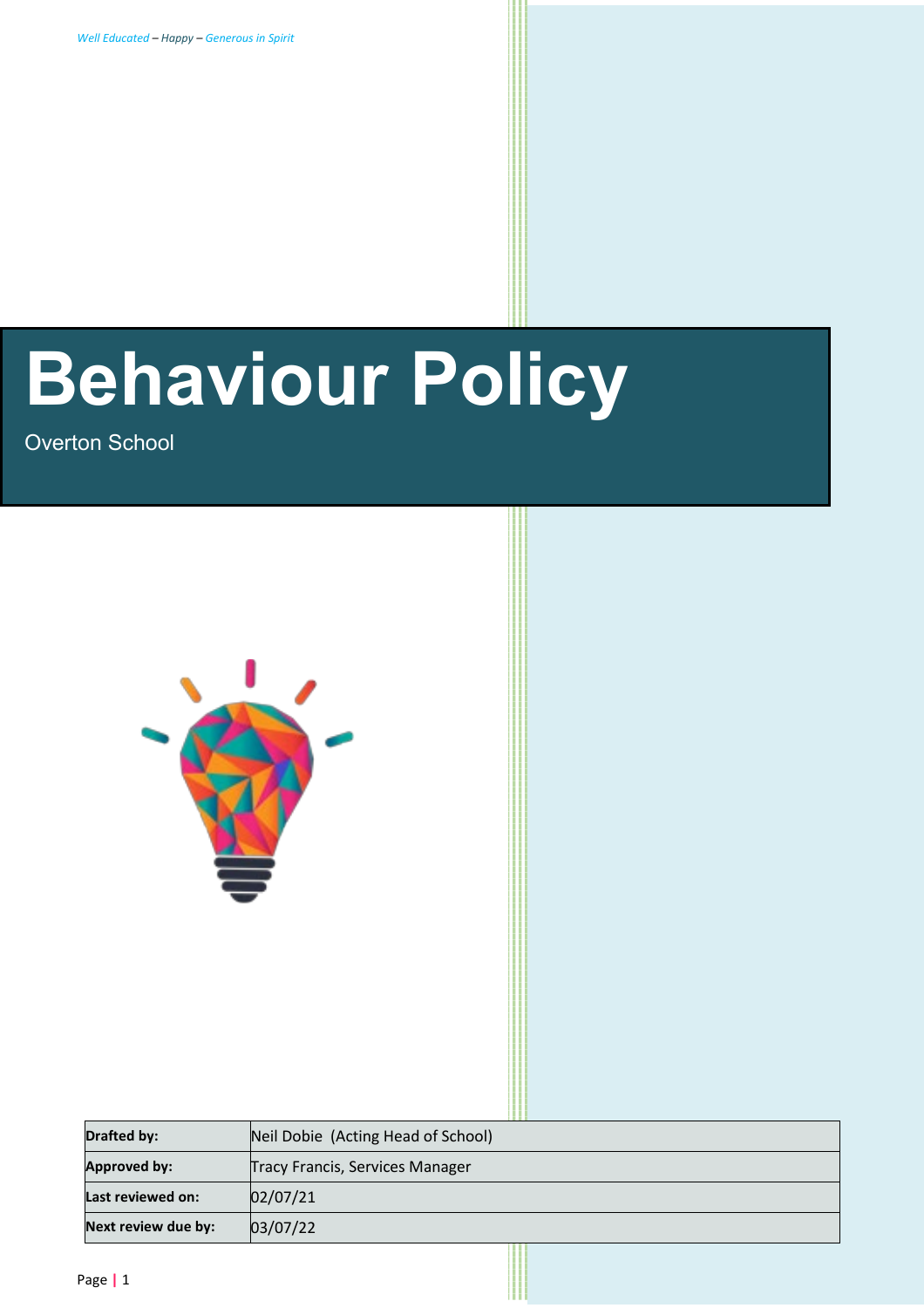## **1. Rationale:**

## **Fostering Positive Behaviour Policy**

Overton School is committed to the provision of tailored education to meet the needs of all students, implementing therapeutic support towards whole child development. Students realise their personal potential to communicate effectively, contribute to wider society and to prepare for adulthood with the life skills required to support independence and resilience.

Our fostering positive behaviour policy is in place to:

- Promote respect for others and the environment
- Promote self-regulation and self-reflection
- Ensure safety
- Promote dignity
- Encourage attendance and punctuality
- Equip students with bank of individualised strategies
- Support students to identify emotions and manage these effectively
- Make a positive contribution to the school and wider community
- Embed British Values and SMSC
- Promote equality
- Develop social skills and positive peer interactions
- Provide structure and routine
- Link to employability and lifelong learning
- Promote happiness

## **2. Aims**

- To provide a structured system in which effort and behaviour can be recognised and rewarded.
- To foster a culture in which staff regularly use praise and rewards to ensure students improve standards of work and behaviour.
- To provide a system that is clearly understood and valued by students and consistently applied by staff.
- To raise parental awareness of school life and the celebration of student achievement in a cohesive and consistent way by (using telephone, email, messages and student books).
- To provide a variety of rewards to recognise different levels of effort, ability, behaviour and achievement.
- To give a high profile to rewards using assemblies, notice boards, the school website and classroom displays.
- To provide students with valued documents as evidence of attainment and achievement.
- To involve form teachers, teachers, teaching assistants and SMT in celebrating the achievements of students in their form/year.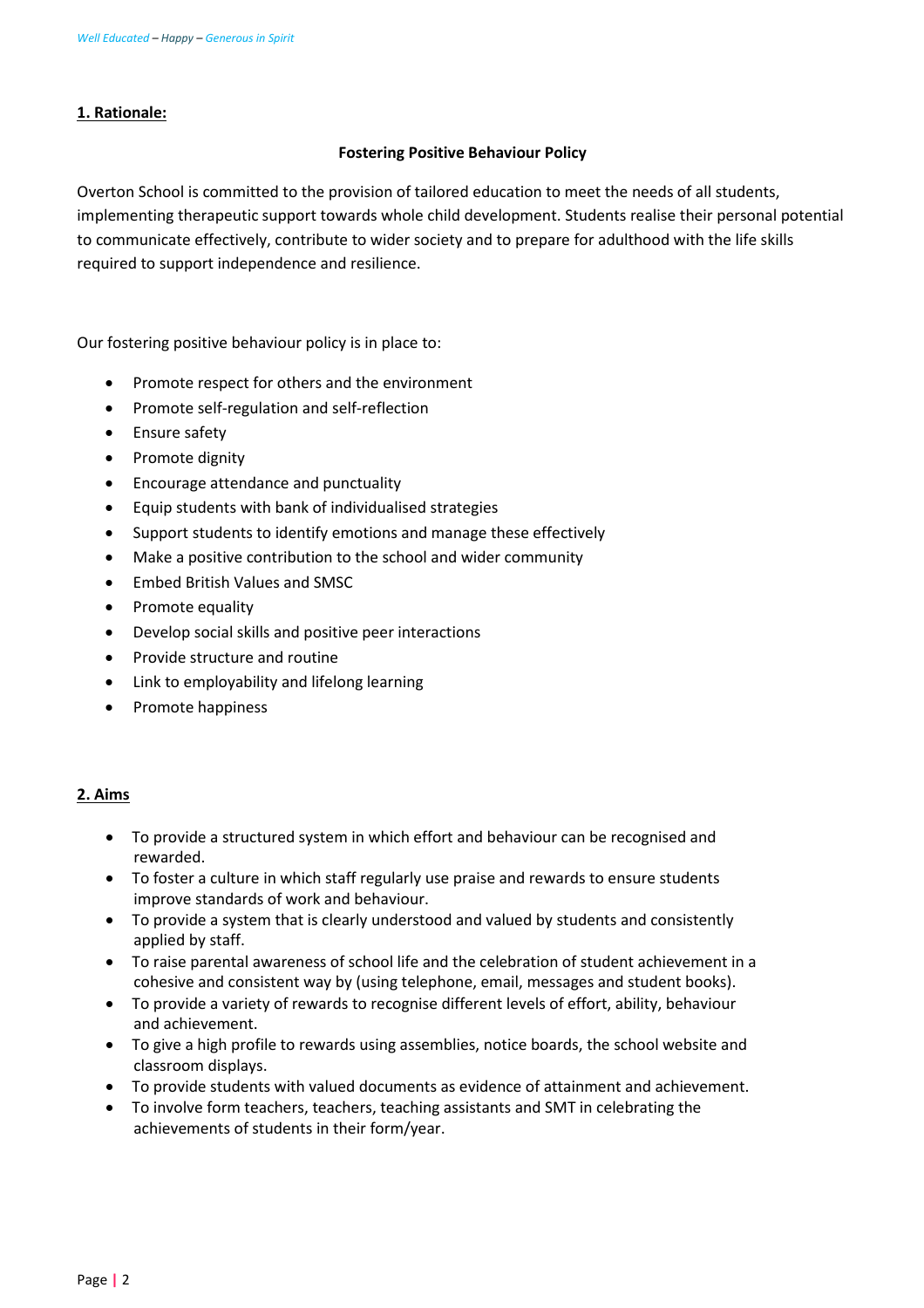## **3. School Rules:**

School rules are in place across the school to support students to remember what the expectations are for positive behaviour. Students regularly receive praise for following the school rules to reinforce positive behaviour throughout the school.

- Use kind words
- Use kind hands and feet
- Show good listening
- Respect each other
- Stay safe
- Make good choices
- Be helpful
- Respect Property

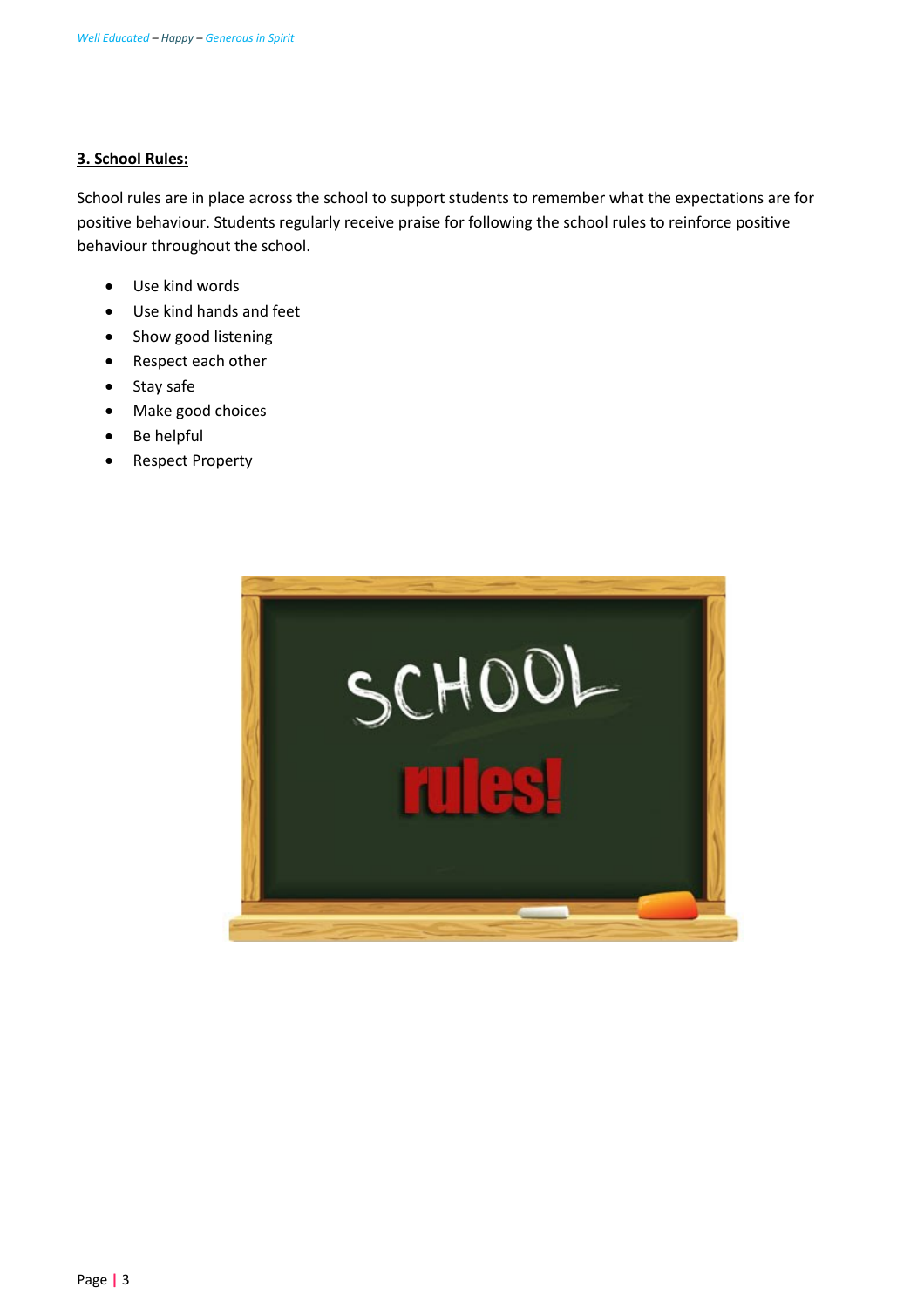#### **4. Senior Leaders**

- The Senior Leadership Team (SLT) will lead behaviour management and give support in its implementation.
- SLT will undertake quality control monitoring of departmental policies to ensure rigour and uniformity of positives and needs work.
- SLT will undertake work scrutiny and lesson observations to ensure effective implementation of the Behaviour Policy.

#### **5. Subject Leaders**

- Teachers will differentiate all class work and homework appropriately to challenge students, progress learning and deter poor behaviour. They will provide a variety of tasks during lessons.
- Where appropriate, teachers will set regular, meaningful home learning tasks to support classroom learning. This will be communicated with parents and carers via email or telephone.
- Subject Teachers will organise and appropriate restorative work if required for students in Key Stage 3 to 5. They will ensure that this is recorded by 5.00pm on the day of the incident and ensure that parents are informed.
- Teachers will give students feedback about their learning regularly in line with the school and departmental marking policies to encourage positive attitudes to learning and behaviour.
- Teachers will give regular praise, encouragement and rewards in line with the Rewards Policy.
- Lessons must be well organised and as far as possible:
- Staff and students should arrive punctually to lessons:
- Regular classroom routines should be promoted e.g. students enter the classroom, take out equipment, put bags away.
- Lessons should commence promptly, with all students attentive.
- Teachers to use PACE to support engaging pupils throughout the lesson.
- Resources should be ready and prepared for the start of the lesson.
- Lessons should always be concluded in an orderly manner and equipment put away ready for the next lesson.
- The following are examples of strategies that could be used to deal with any behaviour issues that arise in lessons:

 Eye contact Smiling and use student names to build rapport Verbal warning Change of seat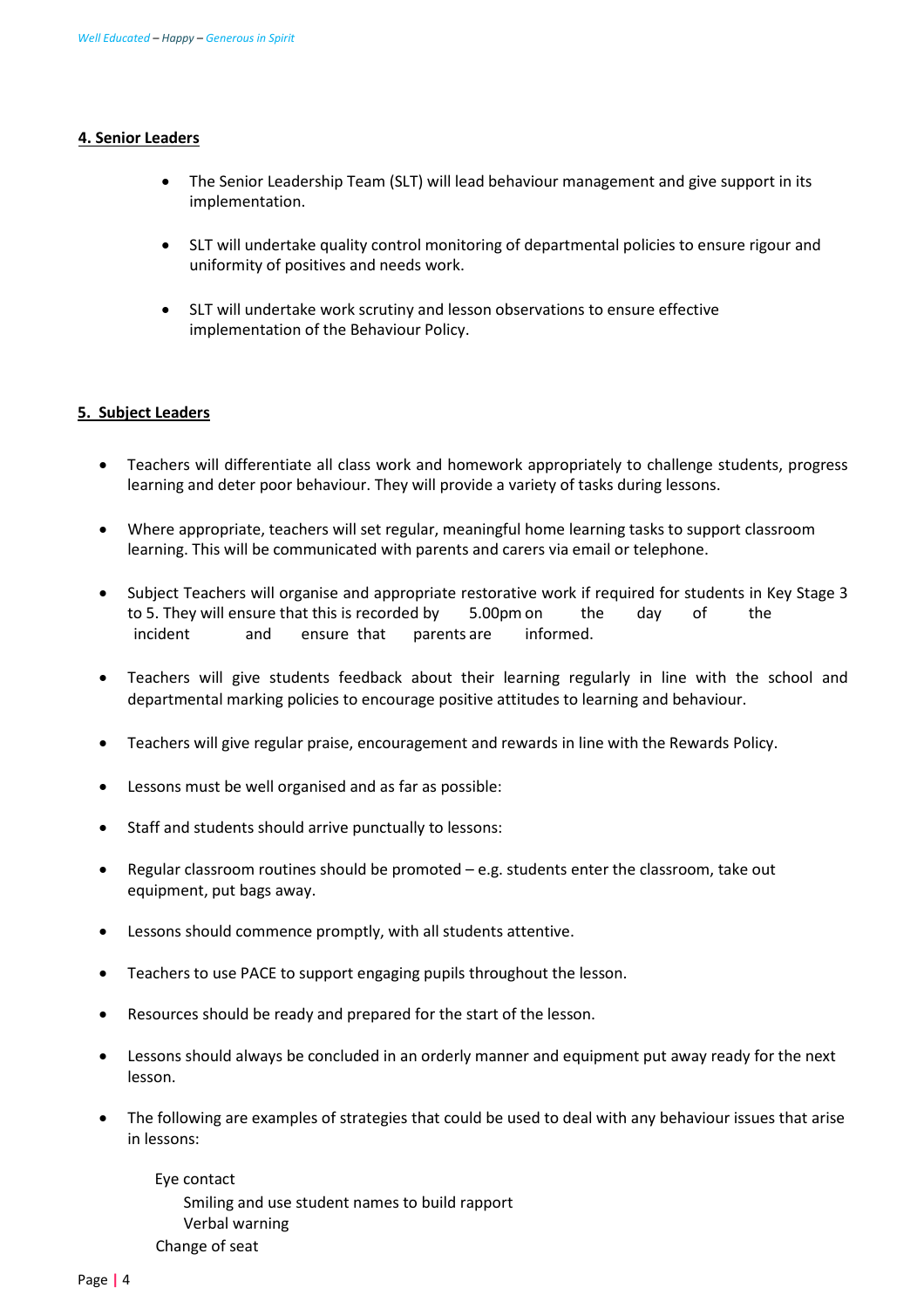Speaking quietly on a one to one basis when the rest of the class is working Use of seating plan

Additional work

Use of student planners for notes to parents

Speaking to the student at the end of the lesson

Teachers remain calm and focus on the behaviour rather than the person, use language to promote a focus on work and give praise as soon as possible.

## **6. Form Tutors**

- Form tutors monitor attendance, punctuality and home learning and take appropriate action if concerns arise. This includes contacting parents via letter, email or phone. Student planners should be checked weekly if suitable for that pupil.
- Form tutors set and review appropriate targets in relation to behaviour and attendance regularly. Progress against targets may be monitored by using a form tutor report.
- Form tutors will attend strategy meetings with parents and carers along with SMT to support positive behaviour and change.

## **7. Form Tutors and Senior Leaders**

- Form Tutors and Senior Leaders will work together to:
	- $\triangleright$  Set targets for students and review their progress in order to improve behaviour.
	- Attend strategy meetings.
	- $\blacktriangleright$  Build robust reward charts and plans to support positive behaviour
	- Have form tutor meetings to ensure pupils are ok. (check in time)
- Senior Leaders will ensure that form tutors carry out their responsibility to monitor students in their form and provide praise, support and interventions as required.
- If, following form tutor action, further misdemeanours occur or there are ongoing concerns, the Principal/senior leaders may use any of the following strategies:
	- $\triangleright$  Letter home/phone call
	- $\triangleright$  A Pastoral Support Plan
	- $\triangleright$  A further specified meeting to seek strategies to support positive behaviour.
	- $\triangleright$  Parents invited in for meeting with Principal and Form tutor.
	- $\triangleright$  Internal and external support mechanisms are selected to meet individual student needs.
	- $\triangleright$  Serious offences for example bullying, abuse of staff may be directly referred to SLT or the Principal as appropriate. It is then the responsibility of the SLT and the Form Tutor to resolve the problem and implement support mechanisms. Targets and a review date may be set.
	- SLT and Form tutors will monitor the behaviour of students in a set class and will advise when students should be excluded from offsite activities due to the behaviour in question. All students are allowed to attend any school trip/off site activity, but may be excluded due to evidence of the following:
		- $\triangleright$  Pose a risk to themselves, others or possibly the general public.
		- $\triangleright$  Poor behaviour on the morning of the agreed trip to be agreed with the SLT, form tutor and the trip co-ordinator.
		- $\triangleright$  Risk assessments or individual behaviour support plans indicate otherwise.
		- $\triangleright$  Anyone at the Principal's discretion, in exceptional circumstances.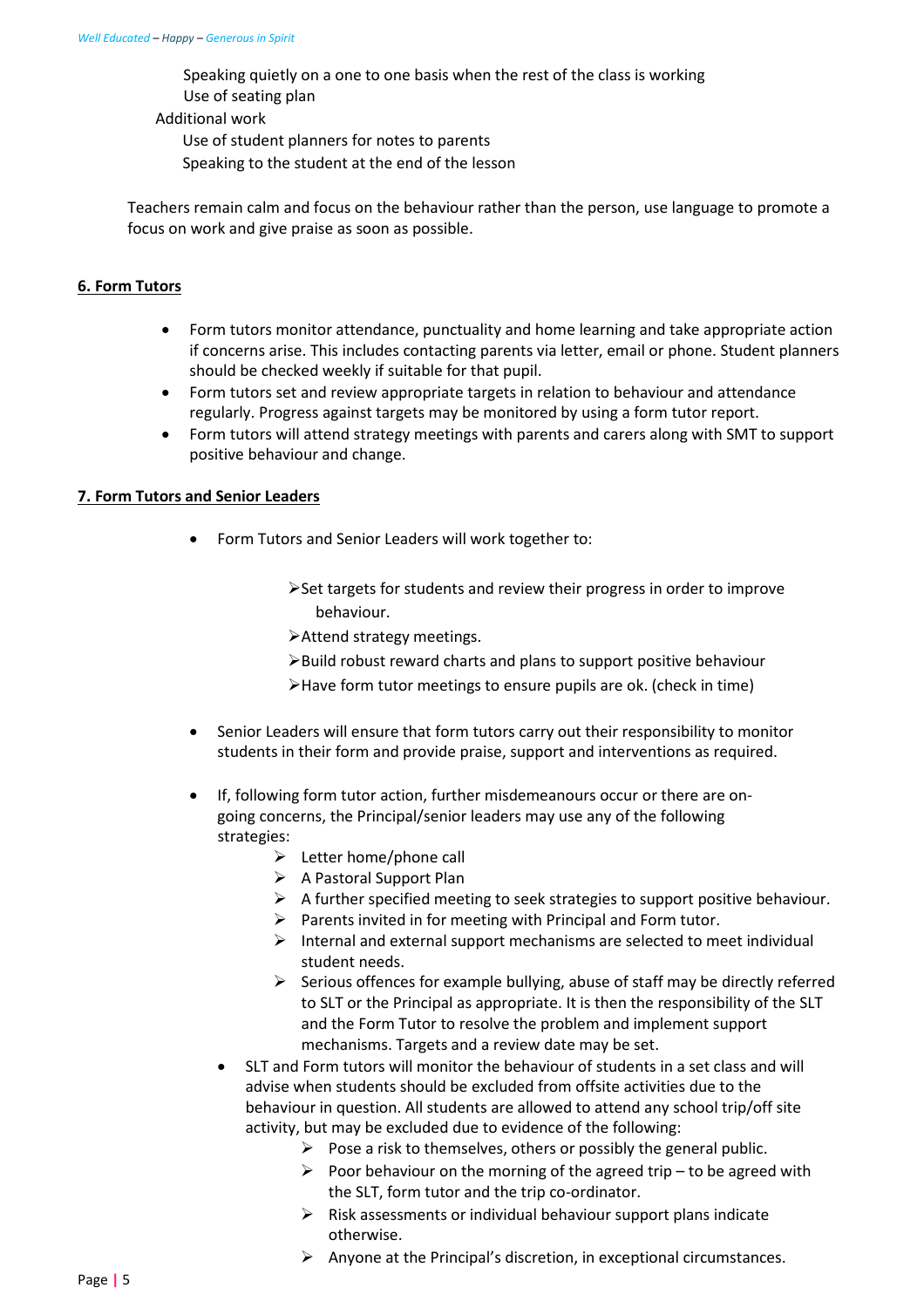## **8. School Rules:**

School rules are in place across the school to support students to remember what the expectations are for positive behaviour. Students regularly receive praise for following the school rules to reinforce positive behaviour throughout the school.

- Use kind words
- Use kind hands and feet
- Show good listening
- Respect each other
- Stay safe
- Make good choices
- Be helpful
- Respect Property

## **9. Rewards:**

At Overton School we believe that students should be recognised for their achievements and positive contribution to the school. As such, we implement rewards at all levels as appropriate to the needs and interests of our students. Rewards include but are not limited to:

- Verbal and/or written praise
- Phone call or message to parents/carers
- Head Teacher Awards
- Class Dojo Points
- End of the day rewards.
- End of Term/Year prizes
- Student of the Term/Year
- Attendance rewards
- Individual work reward systems within lessons/the school day
- Visits and Trips
- Golden Time rewards.

The implementation of the above supports us as a school to reinforce positive attitudes, recognise and celebrate achievement and progress, promote positive attitudes and behaviour for learning, promote positive peer relationships and support students to develop their self-esteem and foster well-being.

## **10. What we do to support Positive Behaviour:**

We recognise that the young people we work with may have difficulty in managing their behaviours within the school day. We recognise that students may present with what can be considered as challenging behaviours and that these behaviours are often an unconscious reaction to external factors such as sensory stimulation. At Overton School we are committed to support as much as possible to navigate these incidences and develop tools for the future through adopting the following strategies:

- All staff assume that behaviour has a function and strive to identify possible triggers
- House Model of Parenting
- PACE Model
- Consistent Routines
- Individual Schedules/Visual Schedules
- Language of choice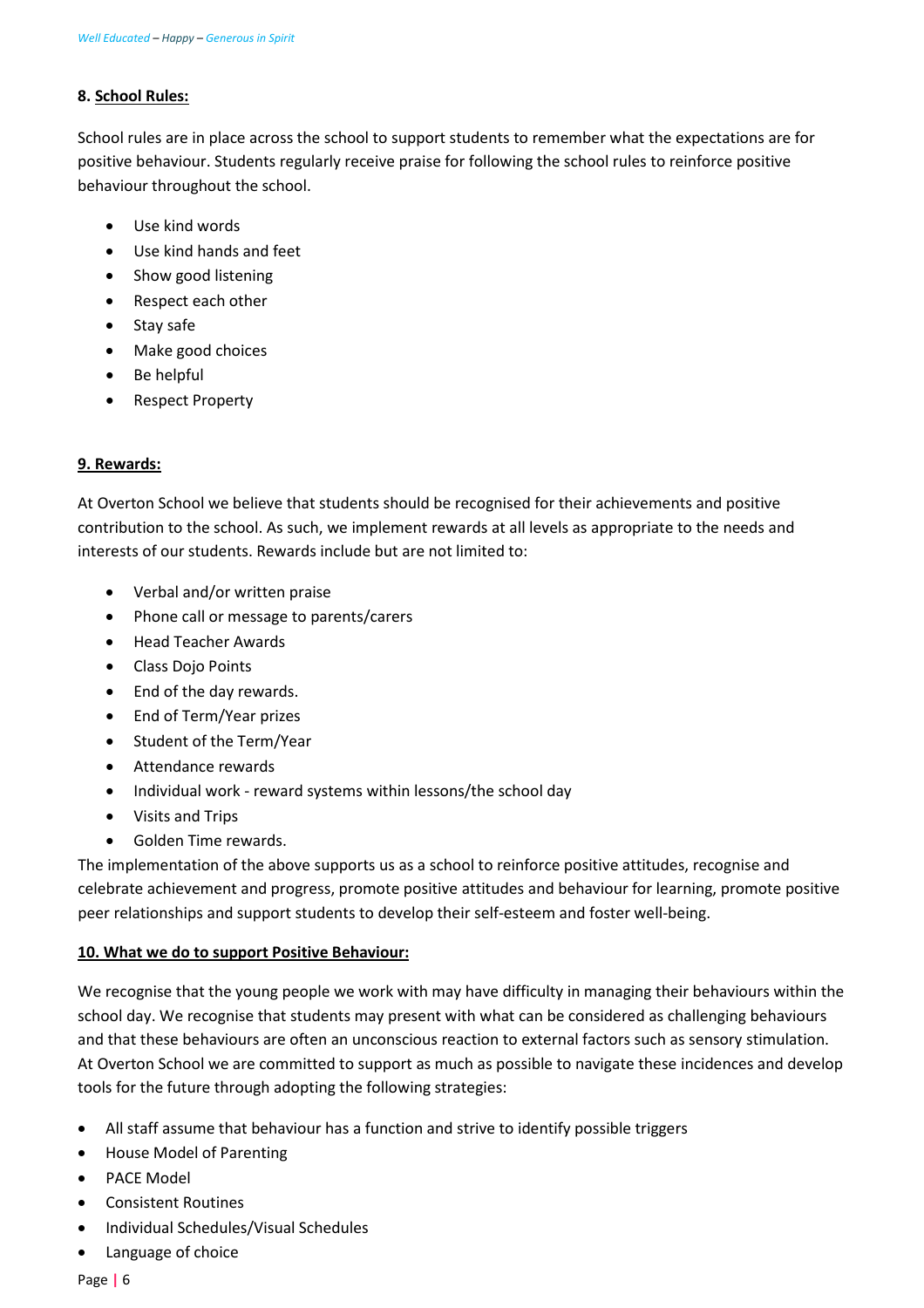- Distraction and redirection
- Incredible 5 Point Scale
- Sensory Regulation Activities built in to school day
- Work Reward schedules where appropriate
- Break out spaces
- Social Autopsies (to support reflection and informed steps)
- Peer Mediation where appropriate
- Points system class dojo/visual & points systems where appropriate
- Modelling expected behaviours
- Reinforcing Rules and Expectations
- Tactical Ignoring
- Acceptance and 'New Start' ethos
- Regular input through Multi Disciplinary Team meetings
- Analysing of data relating to behaviours to address any patterns that arise

#### **11. Supporting Documentation:**

All of our students at Overton School have their own individual needs and whilst there are whole school systems in place to support behaviour, we are mindful that each of students also requires and individualised approach to supporting their positive behaviour. Each of our students has an Individual Behaviour Support Plan in place that outlines prevention strategies, potential triggers, secondary prevention, crisis intervention and recovery.

We also recognise that students may respond to external factors and stressors differently in different situations. As such, each student has an individual risk assessment which is adapted to include strategies to be implemented in alternative scenarios.

Our supporting documentation is advised as much as possible through observation and input from clinical professionals.

- IBSP
- IEP's
- ECP (Education and care planning document)
- Risk Assessments
- Clinical Reports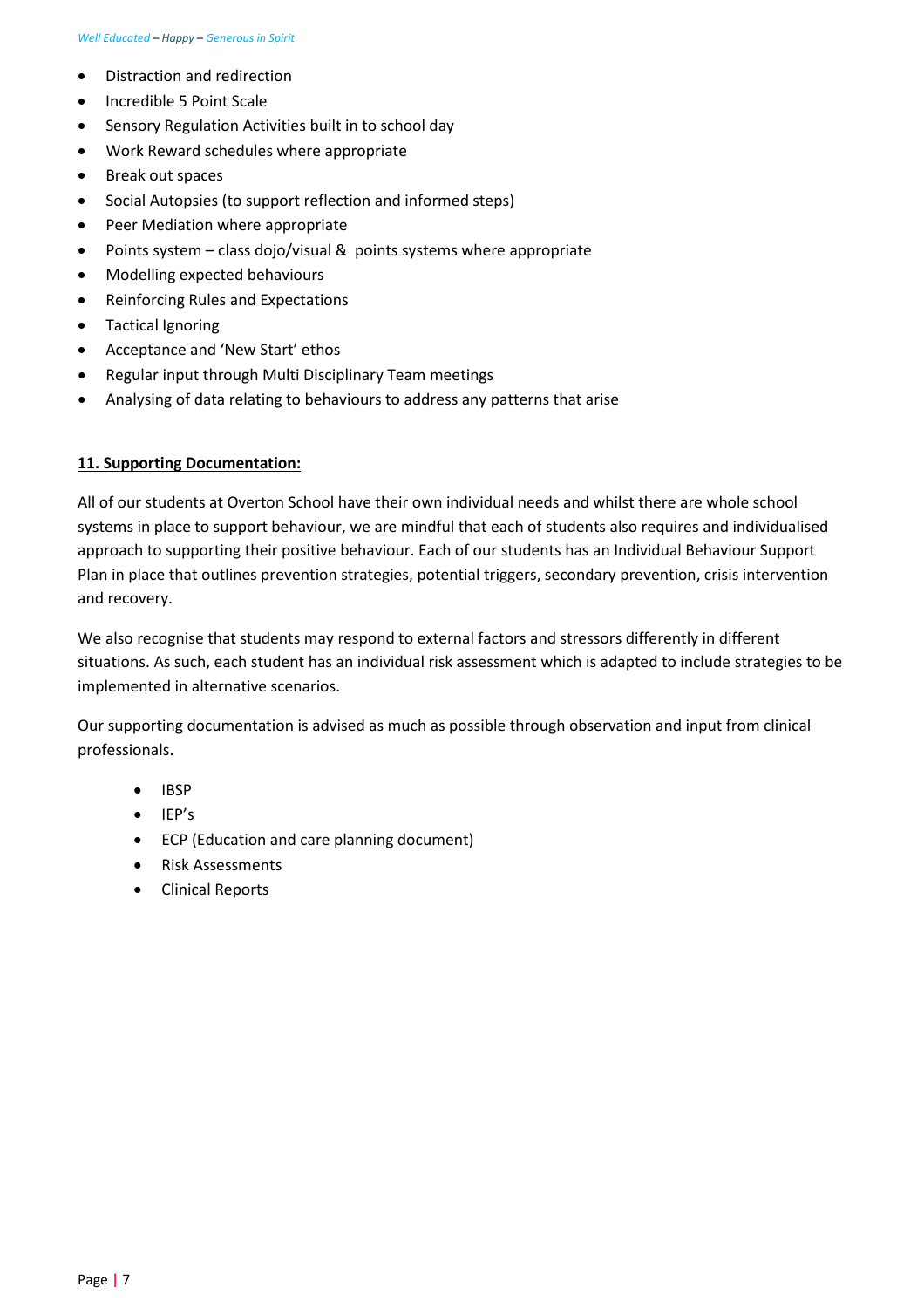## **12. Serious Incidents**

- Serious incidents will be dealt with by the Principal, Deputy Head teacher or other SMT. Parents will be informed, actions that may be considered are:
	- $\triangleright$  Review of timetable
	- $\triangleright$  Review of educational setting (home education for a short time of alternative education provision implanted within the timetable for that pupil.
	- $\triangleright$  Review reward system
	- $\triangleright$  Review pupils individual targets
	- $\triangleright$  Support from MDT (Heather Granger)

## **13. Fixed Term Exclusions**

- Students may be given fixed term exclusion for serious breaches of behaviour. Examples of reasons for exclusions are given below:
	- $\triangleright$  Serious damage to property
	- $\triangleright$  Harmful behaviour to pupils or staff
	- $\triangleright$  Serious disruption to the school resulting in other pupils feeling unsafe
- A fixed term exclusion can be given for up to 45 days in one academic year.
- Work MUST be set for the period of exclusion.
- Parents/carers are requested to attend a meeting on the student's return from fixed term exclusion with their form tutor and the Principal. A summary of the discussion will be documented and emailed out to parents/carers.

#### **14. Permanent Exclusions:**

#### **Rational**

- Overton School is committed to ensuring the safety and welfare of all pupils. We will ensure that all other options are exhausted prior to any decision is made regarding a permanent exclusion. Our approach is to support and guide our pupils to successful outcomes for their future and enabling pupils to make positive choices. Through support and working alongside a multi-disciplinary team we are committed to preventing permanent exclusions.
- Only the Principal has the authority to make the decision to exclude a pupil from Overton School. This may be fixed term exclusion (FTE) (up to a maximum of 45 school days in a single academic year) or in this case permanent exclusion (PEX).
- A permanent exclusion will only take place if a serious breach or persistent breaches of Overton schools behaviour policy; and where allowing the pupil to remain at Overton School would seriously harm the education or welfare of the pupil or others in the school.

## **15. Investigation of serious Incidents**

The following guidelines are closely adhered to:

• Incidents such as fighting, bullying, theft, racism and vandalism are investigated and dealt with by the Principal. Where possible a second member of staff should be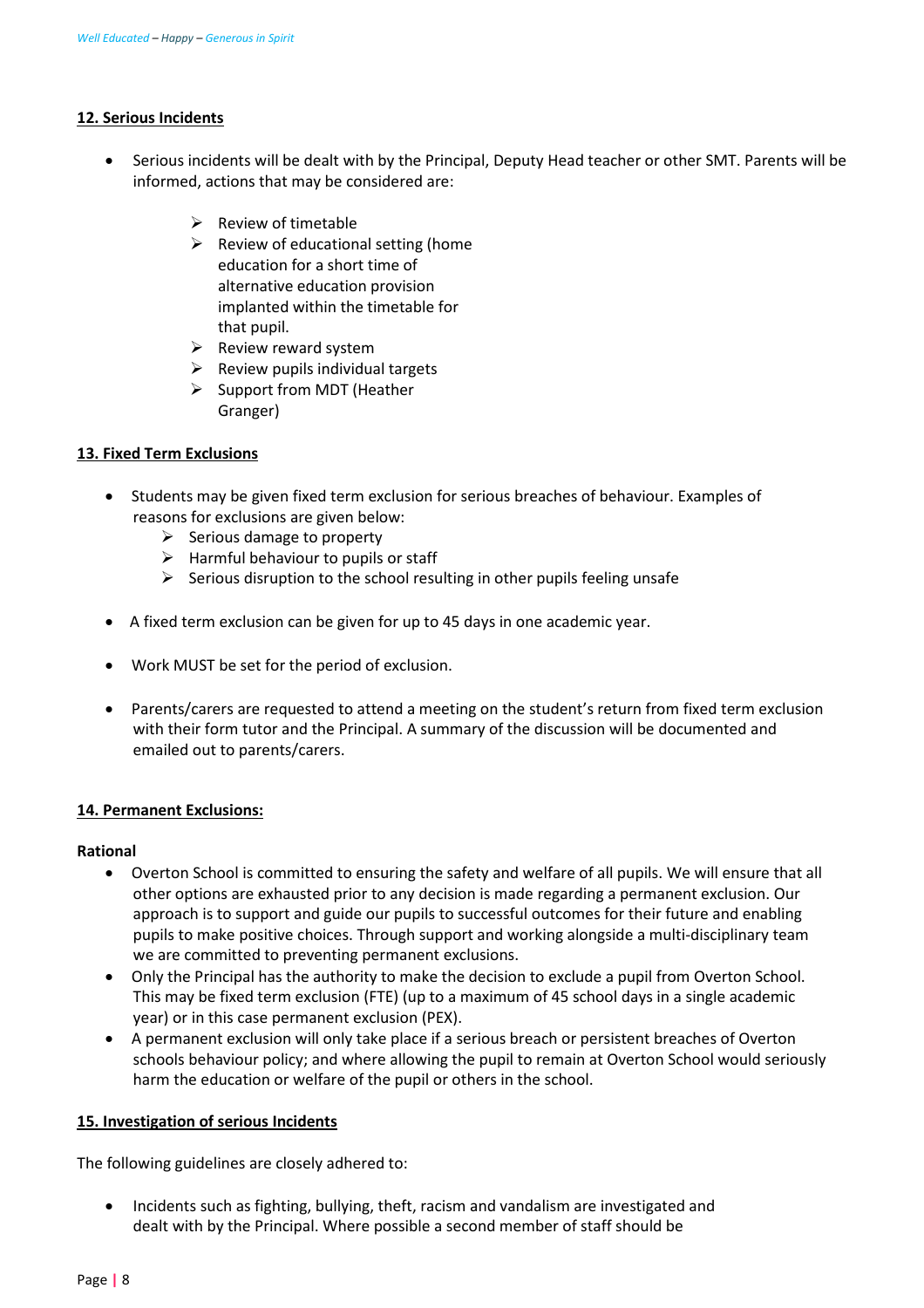present. Any comments/questions should be focused on what has been reported. The outcome must not be pre-judged.

- A written report is completed by the student as soon as possible after the incident has occurred, or where assistance is needed, a member of staff may write the report. This should then be read back to the student and written confirmation of the accuracy of the content obtained before it is signed and dated by the student.
- Where necessary, a written report may be required from a member of staff. Incidents of racism must be logged in the racist incidents file held in the pupils record as BMC incident.
- For very serious incidents such as drug use, large-scale theft, possessing of offensive weapons or assault a second person is present from the start of the investigation, whose role could be to scribe comments and/or ask additional questions. Drug related incidents are reported directly to the member of SLT and the guidance of the Drugs Education Policy should be adhered to.
- Serious accusations against members of staff should be reported immediately to the Principal/DSL.
- Any Child Protection issues should be reported to the Principal or the member of SLT responsible for Child Protection/Safeguarding.
- Parents should be contacted, as appropriate.
- It is priority to conclude questioning and have written reports on the day of the incident prior to the student(s) being sent home.
- By the end of the following day, the final outcome and action is agreed and carried out. However, if additional information and evidence is required, then interim measures may be set in place e.g. modification to class groups, fixed period of exclusion, while further investigation occurs.

## **16. Physical Intervention**

- At Overton school we encourage positive behaviour throughout the school to enable our pupils to make positive choices and to express themselves in a positive manner. There are times when pupils become dysregulated and require support from staff, either verbal deescalation to support them to calm or physical intervention to support them to stay safe. Physical intervention is always introduced as a LAST RESORT when all other avenues and strategies have been exhausted.
- PRICE ( Protecting Rights in a Caring Environment)
- Always as a **Last resort**
- Least restrictive
- Least amount of time
- Support mechanisms in place.
- Verbal de-escalation to avoid any physical intervention.

#### **Repair –** what do we do to repair?

• We repair relationships by ensuring that pupils and staff are debriefed following any incidents.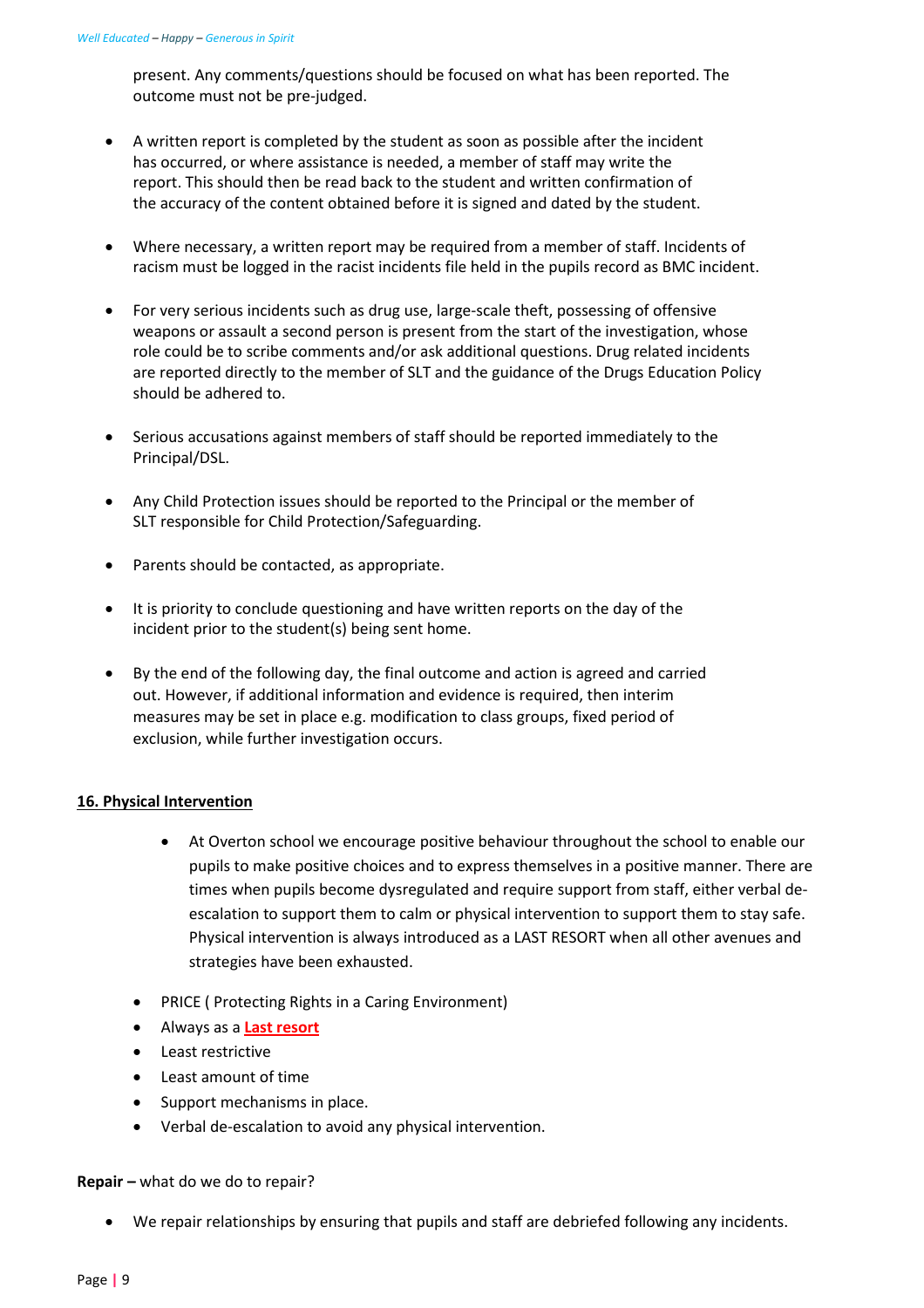- Reintegration meetings support the rapport between the pupil and the staff member involved. They also support the feeling of acceptance and the development and next steps stage that supports pupils to reflect on their own behaviour and how to do things differently next time. This is an important part in ensuring pupil's behaviour is monitored and the reflective process helps to change behaviours for the future.
- Use of Safety Plans help, support pupils when they feel anxious. This document looks at what pupils require from staff and what staff, require from pupils. It also highlights reflection on the positives such as "what do I see when I am happy"?

## **17. Post 16 students – Higher Functioning Students – Study & Extra – curricular Participation**

- Devote a significant amount of time each week to independent study. This will include consolidation of work done in class and wider reading or research. At least 5 hours independent study should be devoted to each single Advanced Level/BTEC Level 3/Level 3 Certification each week.
- Participate in all activities specifically arranged for sixth formers by departments.
- Undertake no more than 8 hours per week paid employment during term time.
- Represent the school, if selected, in sports, music/drama or other out of school hours opportunities.
- Become involved in community activities of their choice, such as prefect, in-class support, reading club, learning support and mentoring. Regulations and procedures
- Abide by the school Code of Conduct as displayed.
- Behave in an appropriate manner as a senior member of the school.
- Dress appropriately for study at school, avoiding extremes of fashion, immodest and inappropriate forms of dress, as outlined in detail in the Post 16 Requirements booklet. Avoid extremes of hairstyle.
- Ensure that mobile phones are only used within the Sixth Form area and switched off in all lessons and meetings.

## **18. Monitoring:**

- It is the responsibility of all staff to ensure that positivity and consistency is consistently applied to all students.
- SMT will undertake lesson observations, in line with the Teaching and Learning Policy, to ensure effective lesson structuring and behaviour management.
- Form Tutors along with SMT will ensure that effective records are maintained of department reports and parental contact. The information will be placed on a student's file.
- SLT will monitor the appropriate use of rewards and implementation of strategies highlighted within pupils IBSP documentations.
- A record of actions and exclusions is kept on file and can be accessed via the school drive.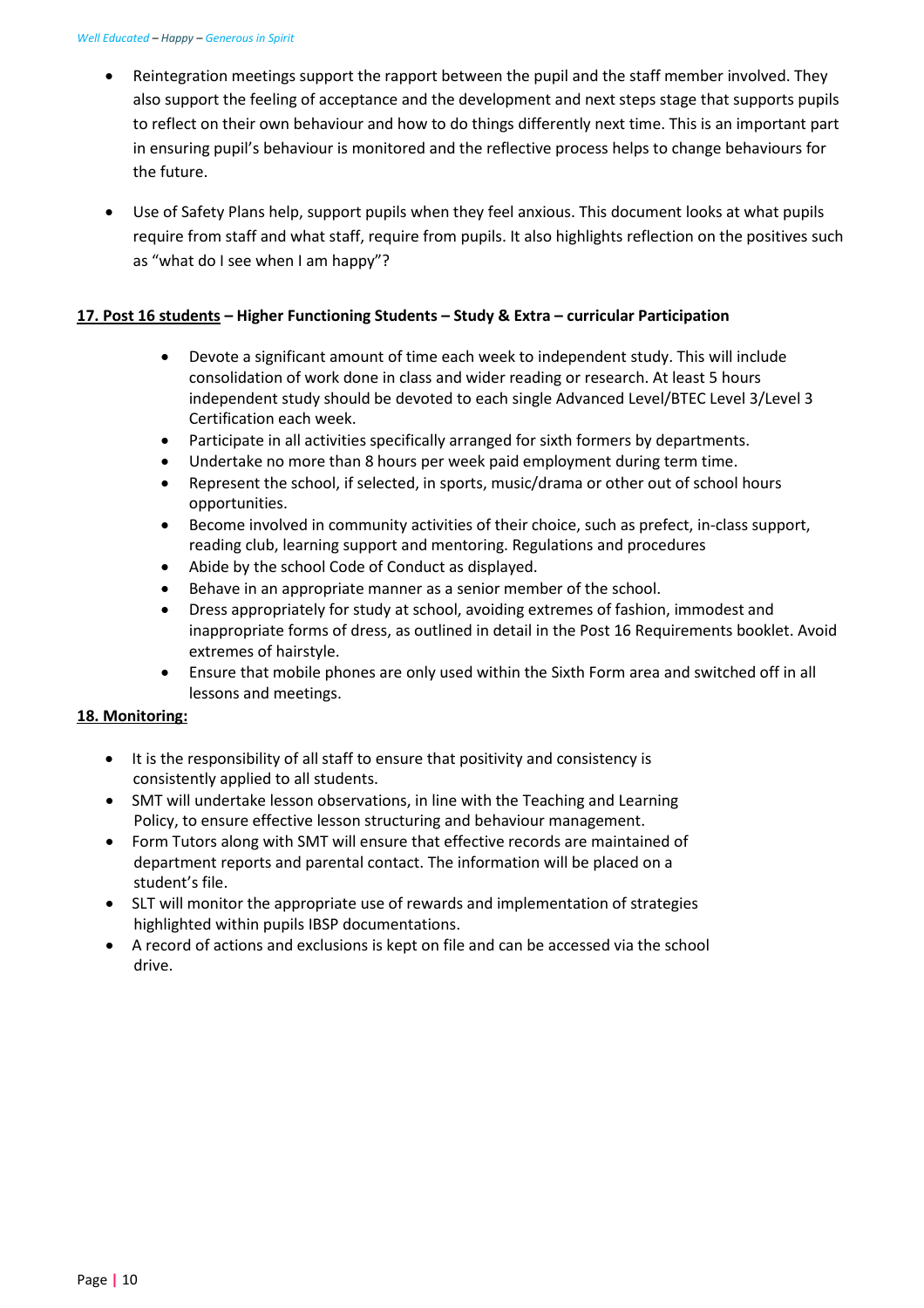#### **19. Procedures**

- Teachers give verbal praise and feedback during and at the end of lessons. This has a positive impact on students' self-esteem and gives them a sense of control over their own learning. Recognising achievement and explaining the next steps to improve learning contributes to effective 'assessment for learning'.
- Positive bonus Points are awarded for pupils who excel in class or throughout the school day/week.
- It is the responsibility of the issuing member of staff to record the positive bonus point on the Class Dojo system and point sheets.
- Pupils can keep track of their own points gained on Class Dojo.
- Class dojo points are calculated on a daily basis and are visual in class for pupils to see. These points can also be viewed online in class at a designated time with the teacher.
- Postcards Home are sent to students who make consistent or outstanding progress in a subject by class teachers. They have a value of 5 class dojo bonus points.
- Principal's Commendations are awarded for:
	- $\triangleright$  A consistently good or better standard of work / engagement
	- $\triangleright$  An outstanding single major piece of work/performance/contribution which may far exceed the expectation for the student concerned.
- Attendance Certificates (years 7 13) are awarded to students whose attendance is above school target. Pupils who achieve 100 % attendance are awarded with a certificate and a prize.
- "Pupil of the Term" is nominated every term, recognising effort or improved engagement/attainment in a subject.

## **Code of Conduct**

At OVERTON SCHOOL we believe that good behaviour, good manners and a calm atmosphere lead to an effective learning environment which enables students to really succeed. There is a Code of Conduct which all students are expected to follow in order for us to achieve a quality environment for everyone.

## **Students should:**

- 
- Arrive on time ready to work.<br>• Have all books and equipment (appropriate to ability and class)<br>• Follow instructions.<br>• Show respect for others and their property.<br>• Work hard with all class work.<br>• Be safe
- 
- 
- 
- 

#### **OUTSIDE THE CLASSROOM**

#### **Students should:**

- Show good manners and politeness to all.
- Wear uniform correctly
	- $\checkmark$  Smart all black shoes
	- $\checkmark$  Outdoor coats removed<br> $\checkmark$  Permitted iewellery only
- Permitted jewellery only • Behave appropriately no running or shouting around theschool
- Show respect to the structure of the building.
- Place all litter in school bins or hand to a member of staff.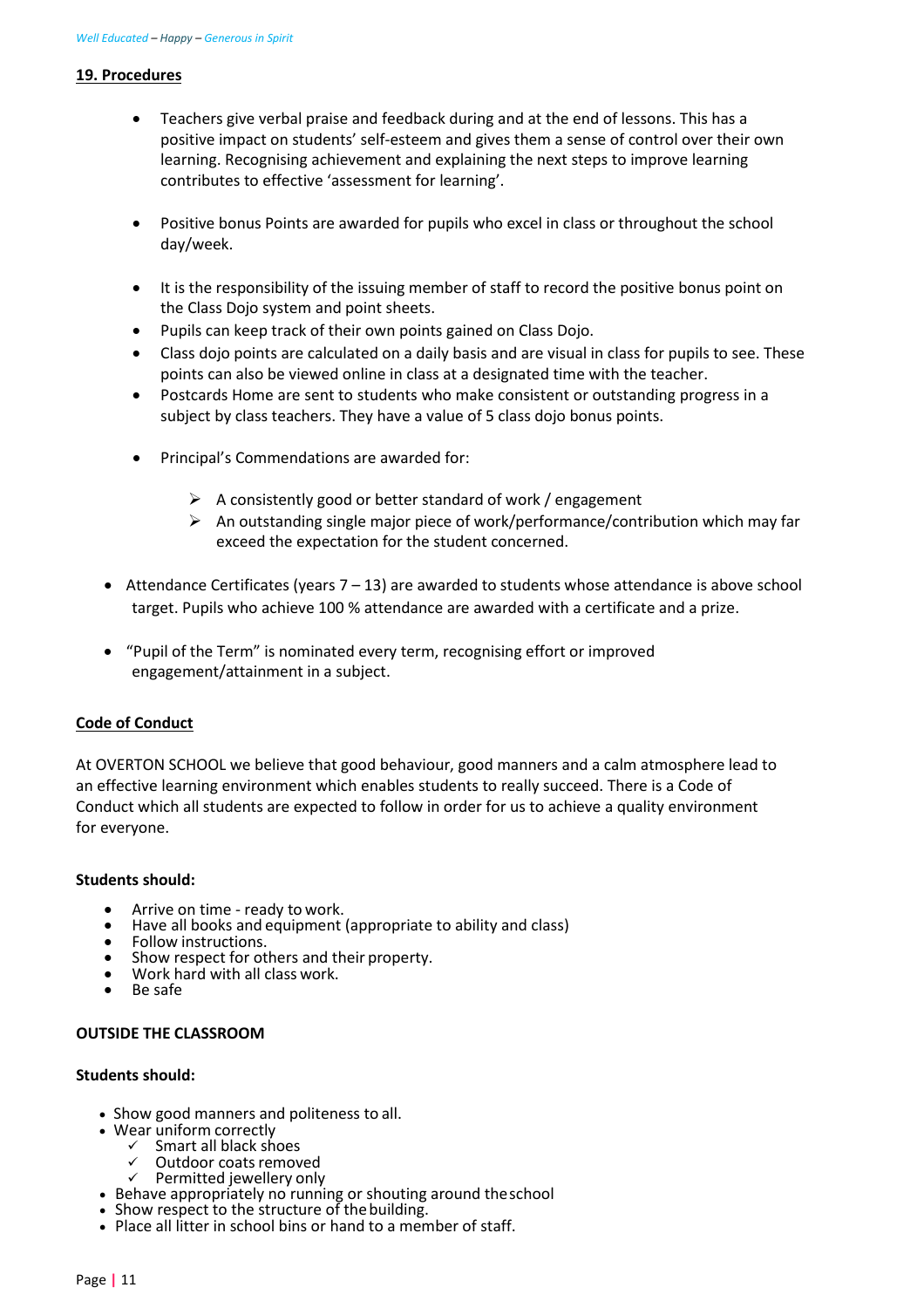#### **Please remember that:**

- Students are not allowed off site without permission.
- Students should show consideration for local residents and neighbours.

Above all we should treat each other and any visitors in the school with consideration and respect and strive to do our best in everything we do. In this way we will make OVERTON SCHOOL a more effective, pleasant and attractive place for everybody.

#### **Rewards**

#### **Class Dojo Points**

Good behaviour and hard work is rewarded and recorded with Class Dojo Points.

There are certificates and rewards for students who achieve a certain level of Class Dojo Points every Term.

Students can receive extra bonus points for:

- Good quality of homework
- Outstanding class-work
- Superb performance
- Improvement in behaviour
- Exemplary manners
- Helpfulness
- Community contribution
- Excellent attendance
- Immaculate uniform
- Any other behaviour seen praiseworthy

#### **Other REWARDS**

Actions that your teachers will take when there is good behaviour

- Verbal praise
- Positive point
- Stickers on work
- Positive comments on work
- Informing parents with a call /text
- **Certificates**
- Gift rewards/vouchers
- Student of the week/month/term, subject certificate
- Outside school activities such as trips including international trips

#### **Sanctions**

• **At Overton School we have high expectations of all pupils to always act morally and work to the best of their ability to achieve their targets.**

Class Dojo points reflect a level of reward at the end of each week. Our aim is not to demean pupils and shame pupils but to encourage and support them to fulfill their reward aims each week. Sanctions will happen in the form of a lower number of Dojo points earned that week resulting in Golden time being utilized as a reflective practice and catching up on work that has been missed.

Below are some other sanctions that could be used if behaviour is witnessed.

- Verbal warning
- Changing seat
- Sent to another class
- Tidy up classroom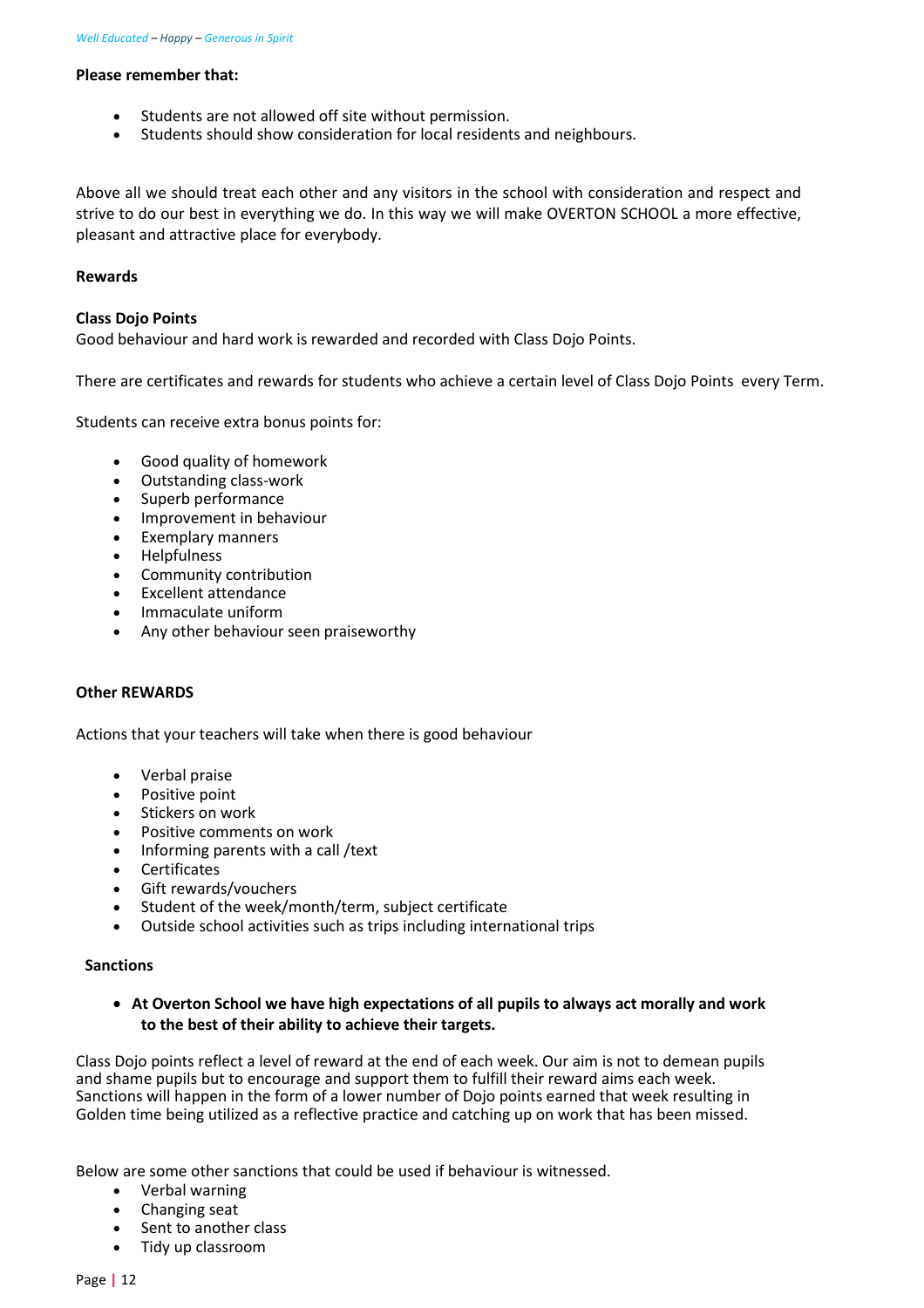- Alternate break and lunch times
- Pupil to write a letter to the offended
- Filling 'Think Sheet'
- Review of safety plan
- Target setting meeting
- Contact / Letter to parents
- Meeting parents
- Temporary exclusion / off site education
- Permanent exclusion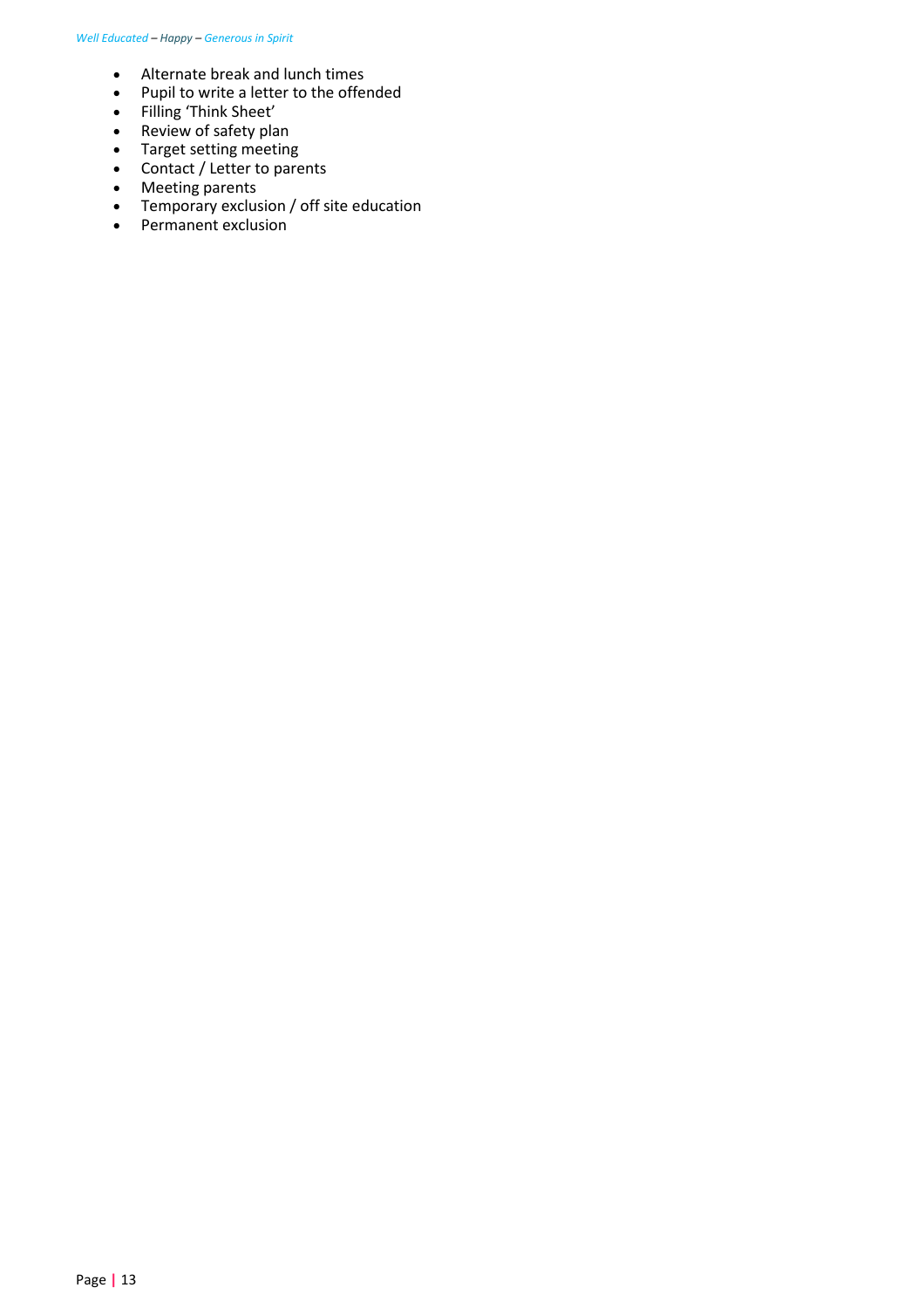#### **Appendices**

## **1.1 Parent – School – Student Agreement**

## **"Together we lay the quality foundations of our children's future"**

## **Parent/Guardian's responsibilities:**

## **I/we will make every effort to ensure that:**

- 1. My/our son/daughter attends School regularly and where possible does not take holidays or other 'days off' during term time. I/we will provide reasons for absences.
- 2. My/our son/daughter arrives at School on time, with appropriate dress and equipment.
- 3. OVERTON SCHOOL is informed about any concerns or problems that might affect my son/daughter's academic progress or behaviour.
- 4. OVERTON SCHOOL's policies and guidelines for behaviour are supported.
- 5. My/our son/daughter is supported with coursework, homework, preparation for examinations and extra-curricular activities.
- 6. I/we will attend parents' evenings and/or talk with staff about our son's/daughter's progress. I/we will respond to letters and other information about our son's/daughter's progress and examination entries.
- 7. My/our son/daughter will be encouraged to become involved in some of the many opportunities provided by OVERTON SCHOOL e.g. trips and visits, sporting activities, music and drama, examination revision sessions.
- 8. My/our son/daughter understands the need to keep OVERTON SCHOOL environment clean, tidy and safe and that I/we could be called upon to pay for any damage to property if this arises.

Parent: \_\_\_\_\_\_\_\_\_\_\_\_\_\_\_\_\_\_\_\_\_\_\_\_\_\_ Signature: \_\_\_\_\_\_\_\_\_\_\_\_\_\_\_\_\_\_\_\_\_\_\_\_\_\_\_\_\_\_\_\_\_\_

## **Student's responsibilities:**

## **I will make every effort to:**

- 1. Attend all registrations and lessons regularly, punctually, properly equipped and in OVERTON SCHOOL uniform.
- 2. Discuss any problems or concerns relevant to OVERTON SCHOOL with members of staff.
- 3. Keep OVERTON SCHOOL Code of Conduct, the classroom rules and the ICT contract.
- 4. Complete all homework and assignments set and hand them in by the deadlines.
- 5. Keep my parents informed of all OVERTON SCHOOL activities such as coursework deadlines, parents' evenings, examination timetables and out of OVERTON SCHOOL activities.
- 6. Be a positive and active member of OVERTON SCHOOL and where possible take part in some of the many opportunities made available by OVERTON SCHOOL.
- 7. Keep OVERTON SCHOOL and its grounds clean, tidy and pleasant and I will not deliberately abuse or damage OVERTON SCHOOL property.

Student: \_\_\_\_\_\_\_\_\_\_\_\_\_\_\_\_\_ Signature: \_\_\_\_\_\_\_\_\_\_\_\_\_\_\_\_\_\_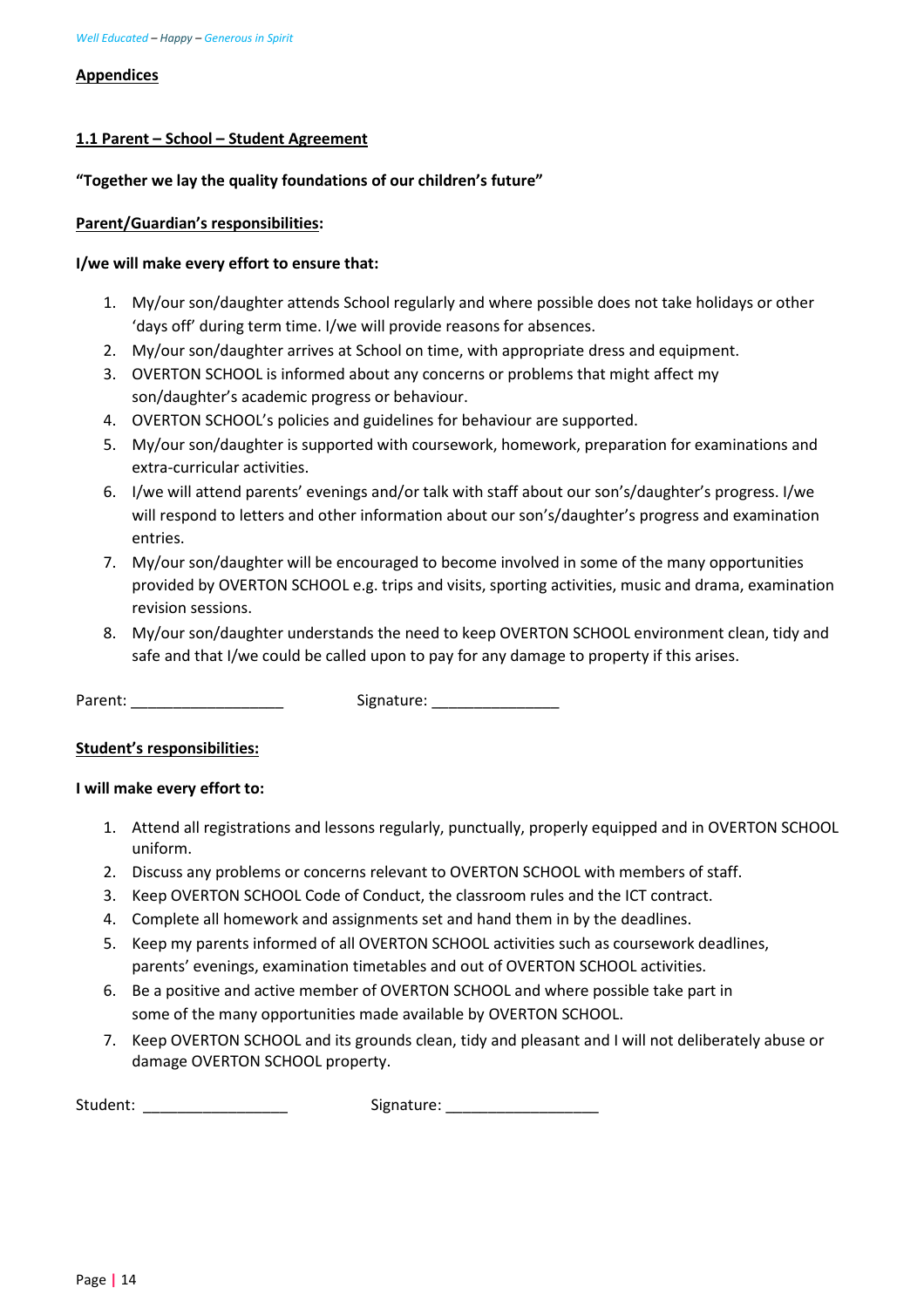## **OVERTON SCHOOL - School's responsibilities:**

#### **We will make every effort to:**

- 1. Contact parents/carer if there is a problem with attendance, punctuality, dress code or equipment.
- 2. Listen to any parent and/or student concerns and we will respond promptly to any letters or telephone calls.
- 3. Inform parents about any concerns or problems that affect their son's/daughter's progress or behaviour.
- 4. Consistently and fairly apply OVERTON SCHOOL code of conduct, classroom rules and the behaviour policy.
- 5. Set, assess and monitor class work, coursework and homework and we will provide support for the satisfactory completion of the work.
- 6. Send regular information home about progress and academic achievement and arrange parents' evenings during which progress will be discussed
- 7. Provide a range of extra-curricular activities and encourage student participation
- 8. Provide a safe, clean, well-equipped and attractive learning environment.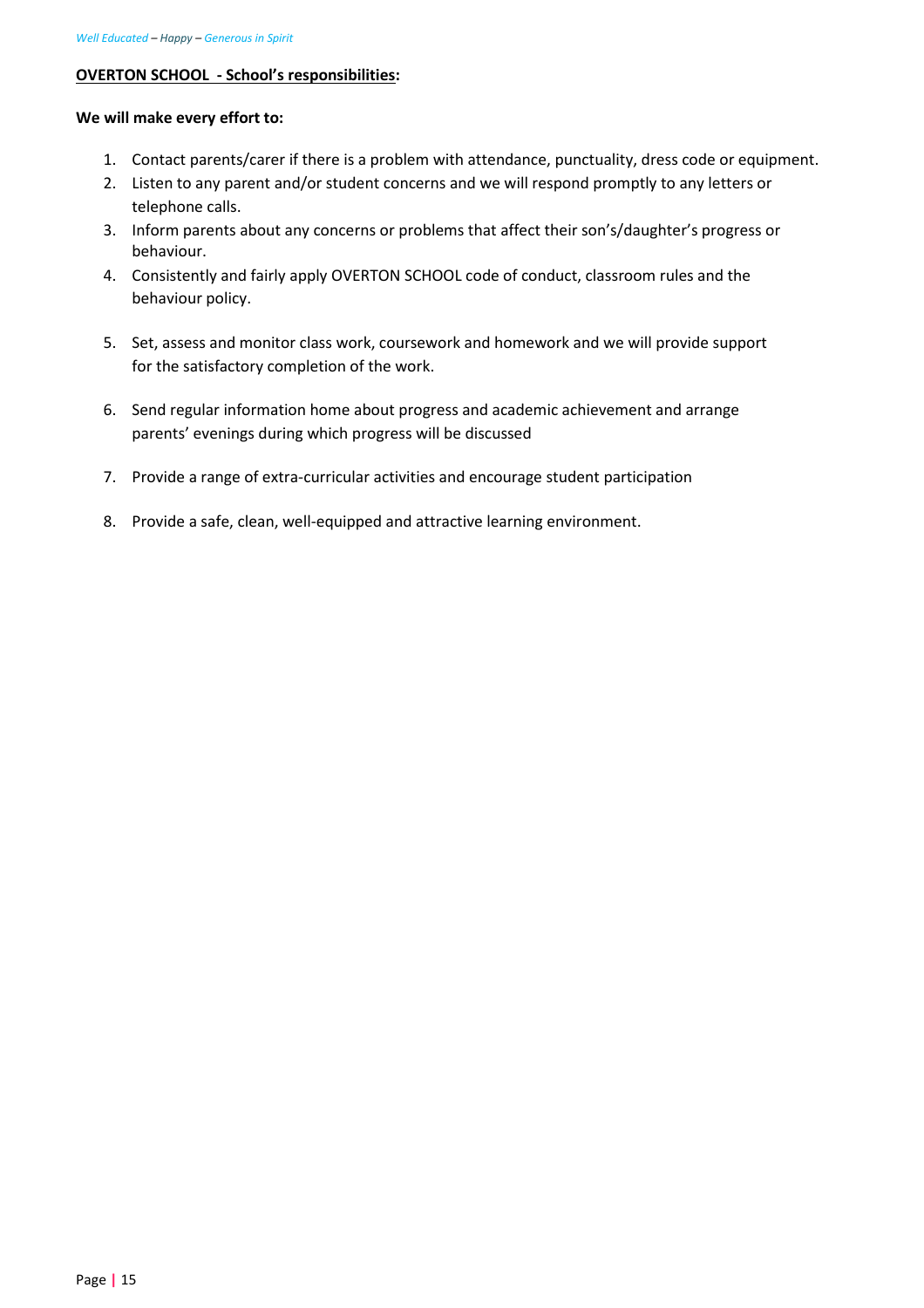## **1.2: Initial Concern Form**

| Name:          |       |  |
|----------------|-------|--|
| Gender:        | DOB:  |  |
| Home Language: | Date: |  |

| <b>Criteria</b>                                                                                                  | <b>Details of Concern</b> |
|------------------------------------------------------------------------------------------------------------------|---------------------------|
| <b>Language and literacy</b>                                                                                     |                           |
| Writing: Letter formation, spelling, sentences,                                                                  |                           |
| handwriting, fluency                                                                                             |                           |
|                                                                                                                  |                           |
| Reading: word attack skills, phonics, sight, vocabulary,                                                         |                           |
| fluency and confidence                                                                                           |                           |
|                                                                                                                  |                           |
| Speaking and Listening: fluency, confidence, ability to<br>follow instructions, discrepancy between oral reading |                           |
| and writing skills.                                                                                              |                           |
|                                                                                                                  |                           |
| Speech and Language: immature language, speech                                                                   |                           |
| patterns of impediments, communication with peers                                                                |                           |
| and adults.                                                                                                      |                           |
|                                                                                                                  |                           |
| <b>Mathematics</b>                                                                                               |                           |
| Counting, number operations, number recognition,                                                                 |                           |
| sequencing, sorting, matching, measurement, shape,                                                               |                           |
| space, time, money.                                                                                              |                           |
| <b>General learning skills</b>                                                                                   |                           |
| Concentration, co-operation, work completion rate,                                                               |                           |
| independence, dependent upon staff support, ability                                                              |                           |
| to work without support in groups.                                                                               |                           |
|                                                                                                                  |                           |
| <b>Personal and Social Development</b>                                                                           |                           |
| Self-esteem, confidence, motivation, poor                                                                        |                           |
| organisation of self and equipment, attendance and                                                               |                           |
| punctuality.                                                                                                     |                           |
|                                                                                                                  |                           |
| <b>Behavioural</b>                                                                                               |                           |
| Disruption to others, frequently out of seat, general<br>off-task behaviour, makes noises, aggressive            |                           |
| behaviour towards others or property, response to                                                                |                           |
| 'authority.                                                                                                      |                           |
|                                                                                                                  |                           |

# **An e-version can be found under the staff portal.**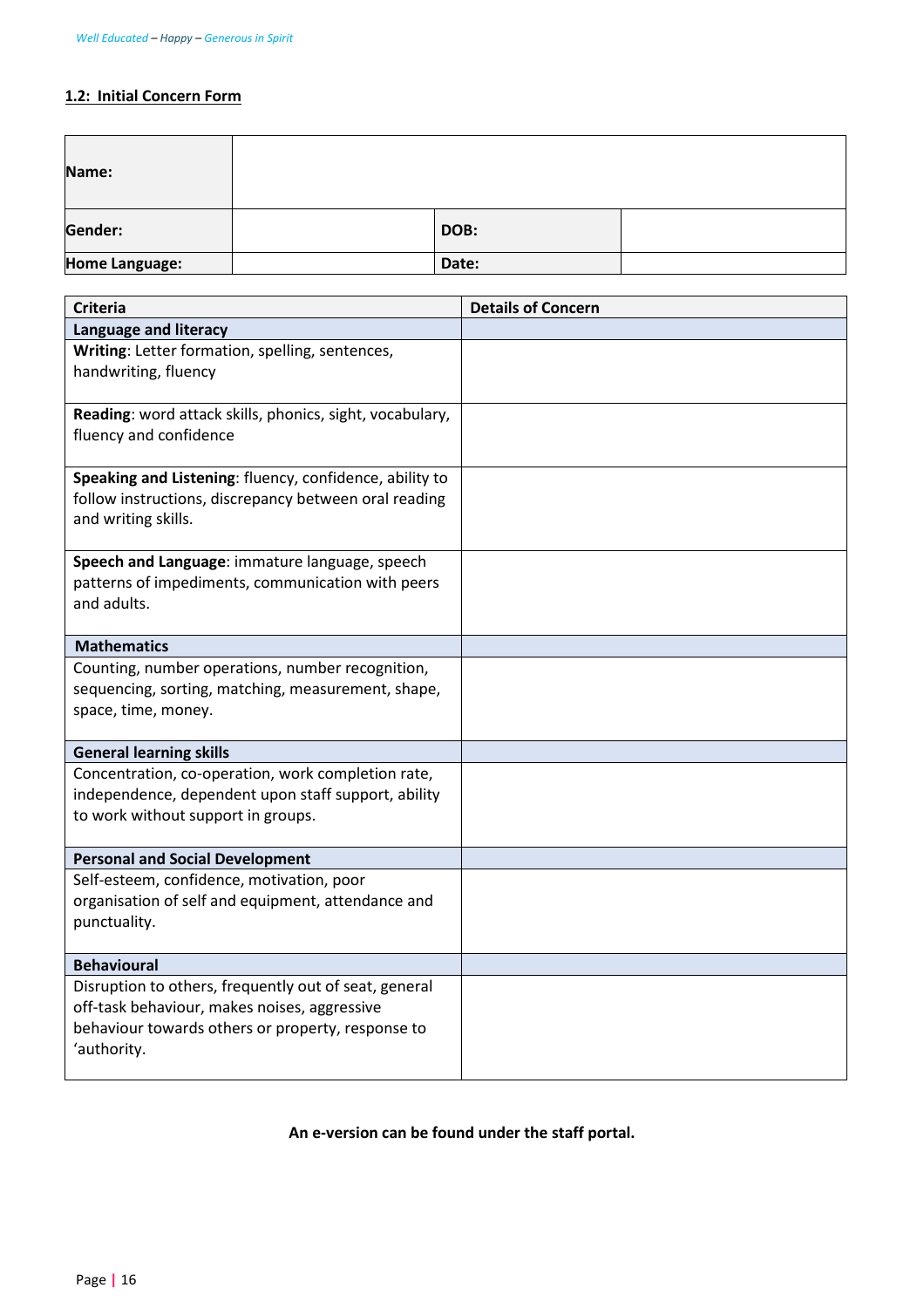

**1.3 : Class Dojo Rewards Name:**\_\_\_\_\_\_\_\_\_\_\_\_\_\_\_\_\_\_\_\_\_\_\_\_\_\_ **Week commencing**:\_\_\_\_\_\_\_\_\_\_\_\_\_\_\_\_

| <b>Monday</b>       | Period 1 | <b>Period 2</b>     | Period 3        | Period 4           | <b>Period 5</b> |
|---------------------|----------|---------------------|-----------------|--------------------|-----------------|
| <b>Engage</b>       |          |                     |                 |                    |                 |
| <b>Attitude</b>     |          |                     |                 |                    |                 |
| Communication       |          |                     |                 |                    |                 |
| Target 1            |          |                     |                 |                    |                 |
| <b>Target 2</b>     |          |                     |                 |                    |                 |
| <b>Bonus Points</b> |          |                     |                 |                    |                 |
| <b>Totals</b>       |          |                     |                 |                    |                 |
|                     |          |                     |                 | <b>Daily Total</b> |                 |
| <b>Tuesday</b>      | Period 1 | <b>Period 2</b>     | Period 3        | Period 4           | Period 5        |
| <b>Engage</b>       |          |                     |                 |                    |                 |
| <b>Attitude</b>     |          |                     |                 |                    |                 |
| Communication       |          |                     |                 |                    |                 |
| Target 1            |          |                     |                 |                    |                 |
| <b>Target 2</b>     |          |                     |                 |                    |                 |
| <b>Bonus Points</b> |          |                     |                 |                    |                 |
| <b>Totals</b>       |          |                     |                 |                    |                 |
|                     |          |                     |                 | <b>Daily Total</b> |                 |
| Wednesday           | Period 1 | <b>Period 2</b>     | <b>Period 3</b> | Period 4           | <b>Period 5</b> |
| <b>Engage</b>       |          |                     |                 |                    |                 |
| <b>Attitude</b>     |          |                     |                 |                    |                 |
| Communication       |          |                     |                 |                    |                 |
| Target 1            |          |                     |                 |                    |                 |
| <b>Target 2</b>     |          |                     |                 |                    |                 |
| <b>Bonus Points</b> |          |                     |                 |                    |                 |
| <b>Totals</b>       |          |                     |                 |                    |                 |
|                     |          |                     |                 | <b>Daily Total</b> |                 |
| Thursday            | Period 1 | Period <sub>2</sub> | Period 3        | Period 4           | Period 5        |
| <b>Engage</b>       |          |                     |                 |                    |                 |
| <b>Attitude</b>     |          |                     |                 |                    |                 |
| Communication       |          |                     |                 |                    |                 |
| Target 1            |          |                     |                 |                    |                 |
| Target 2            |          |                     |                 |                    |                 |
| <b>Bonus Points</b> |          |                     |                 |                    |                 |
| <b>Totals</b>       |          |                     |                 |                    |                 |
|                     |          |                     |                 | <b>Daily Total</b> |                 |
| Friday              | Period 1 | Period 2            | Period 3        | Period 4           | Period 5        |
| <b>Engage</b>       |          |                     |                 | <b>Golden</b>      | <b>Time</b>     |
| <b>Attitude</b>     |          |                     |                 | Reward             | afternoon       |
| Communication       |          |                     |                 |                    |                 |
| Target 1            |          |                     |                 |                    |                 |
| Target 2            |          |                     |                 |                    |                 |
| <b>Bonus Points</b> |          |                     |                 |                    |                 |
| <b>Totals</b>       |          |                     |                 |                    |                 |
|                     |          |                     |                 | <b>Daily Total</b> |                 |
|                     |          |                     |                 |                    |                 |

**Weekly total**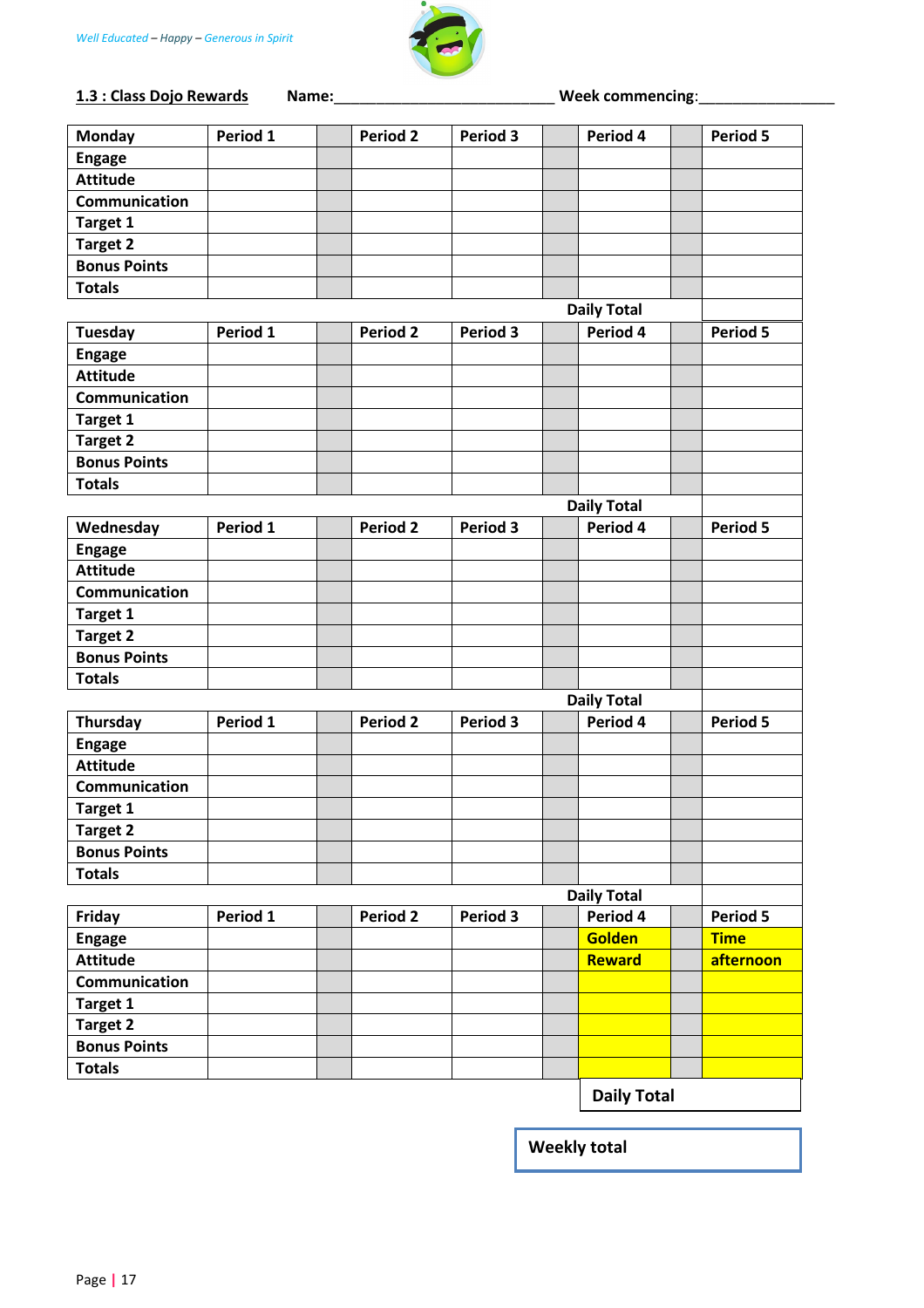

| <b>Dojo Points</b> | <b>Certificate level</b> | Reward during golden time |
|--------------------|--------------------------|---------------------------|
| $70-90$            | <b>Bronze</b>            | Activity on site          |
| 90-110             | Silver                   | Trip out                  |
| $110 +$            | Gold                     | Paid trip out             |

**1. Points explained –** The total number of points a pupil can earn is **5** this includes:

- Engage
- Attitude
- Communication
- IEP target 1 (if applicable) or another dojo key target
- IEP Target 2 (if applicable) or another dojo key target

## **2. Giving out Dojo points:**

When reviewing points at the end of the lesson with pupils **(last 5 minutes of the lesson)** it is essential that staff are all **consistent** in our approach to handing out dojo points. See table below:

|                         | <b>Target</b>                                      |                        | <b>Criteria for Dojo Point</b>                                                                                                                                                                                                                          |
|-------------------------|----------------------------------------------------|------------------------|---------------------------------------------------------------------------------------------------------------------------------------------------------------------------------------------------------------------------------------------------------|
| 1                       | Engage                                             |                        | Pupils must show they have engaged in the<br>lesson and completed the LI.                                                                                                                                                                               |
| $\overline{2}$          | Attitude                                           | ٠                      | Pupils must show they have shown a good<br>level of attitude throughout the lesson,<br>including being respectful to staff and peers.                                                                                                                   |
| $\overline{\mathbf{3}}$ | Communication                                      | $\bullet$<br>$\bullet$ | Pupils must show they have communicated<br>in a positive manner to staff and peers in<br>class (showing respect)<br>Pupils must communicate if they require they<br>want to leave the room for any reason.<br>(Going to the toilet/requiring time out). |
| $\overline{4}$          | IEP Target 1/ appropriate target from<br>Dojo bank |                        | Pupils must show they have met their specific<br>target or the target from the dojo bank.                                                                                                                                                               |
| 5                       | IEP Target 2/appropriate target from<br>Dojo bank  |                        | Pupils must show they have met their specific<br>target or the target from the dojo bank.                                                                                                                                                               |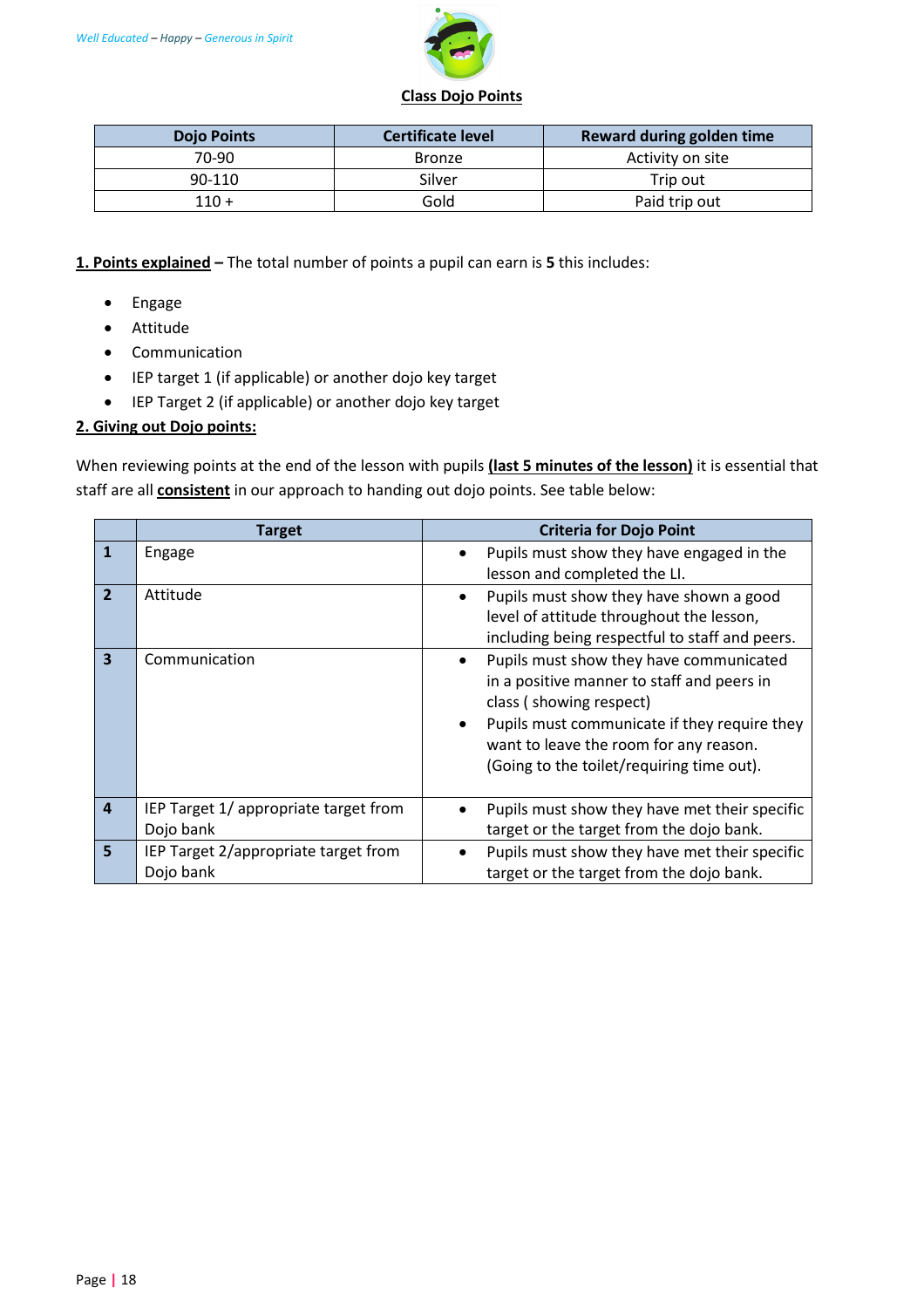

## **Example of full points in every lesson below**

| Day            | Period 1 | <b>Period 2</b> | <b>Period 3</b> | Period 4 | <b>Period 5</b> | <b>Total</b> |
|----------------|----------|-----------------|-----------------|----------|-----------------|--------------|
| <b>Monday</b>  | 5        | 5               |                 |          | 5               | 25           |
| <b>Tuesday</b> | 5        | 5               | 5               | ר        | 5               | 25           |
| Wednesday      | 5        | 5               | 5               |          | 5               | 25           |
| Thursday       | 5        | 5               | 5               | כ        | 5               | 25           |
| Friday         | 5        | 5               | ∍               |          |                 |              |
|                |          |                 | <b>Total</b>    |          |                 |              |
|                |          |                 |                 |          |                 |              |
|                |          |                 | 115             |          |                 |              |
|                |          |                 |                 |          |                 |              |

For example, If a pupil is (3/4 points down) from gaining a gold we need to use our professional judgement and make sure that if we feel that a pupil has been overall excellent in their approach to learning for that week we need to upgrade to a gold certificate.

## **3. Redeeming points:**

It is the responsibility of the Form teacher to ensure that the points for each pupil are updated for every lesson and redeemed by lunchtime every Friday.

Once the points are redeemed and certificate grade is decided, then a print off of the Dojo end of week report is produced and must be given to either the Principal or Deputy along with the correct certificate by 2:30 pm on a Friday.

It is good practice to save the Dojo report in a file in public so we can print off for any future documents/reports.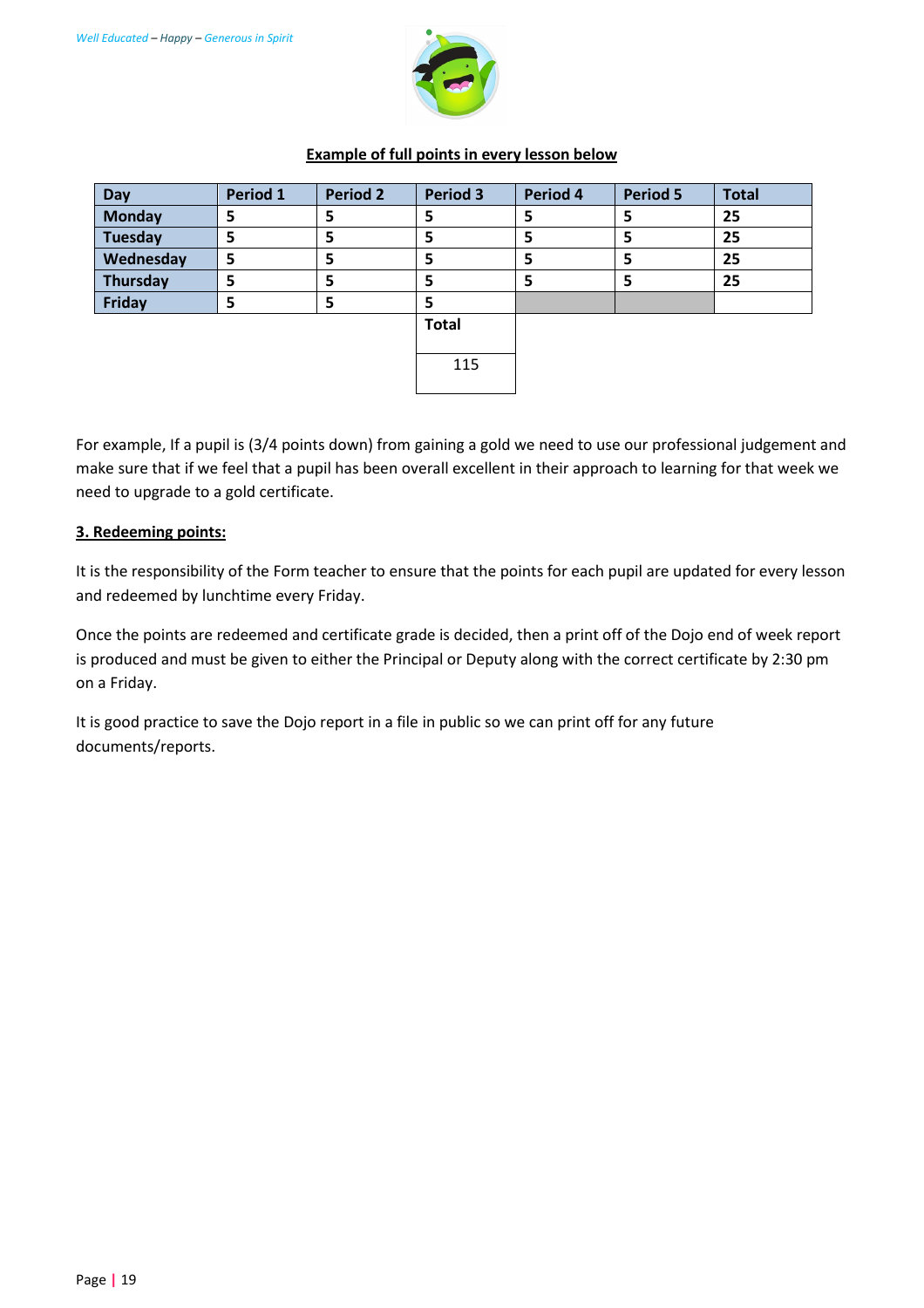# **1.4: Safety Plan MY SAFETY PLAN Key Area of Difficulty** –

|                  | How do you know when things are going well?        |
|------------------|----------------------------------------------------|
|                  | $\cdot$                                            |
|                  | What would you and others notice?                  |
| <b>STRENGTHS</b> | What helps things to keep going well?<br>$\bullet$ |

|                 | When something happens and I start to struggle, my warning signs are: |
|-----------------|-----------------------------------------------------------------------|
|                 | Things I can do to help:                                              |
|                 |                                                                       |
| <b>TRIGGERS</b> | Things that other people can do to help:                              |
|                 |                                                                       |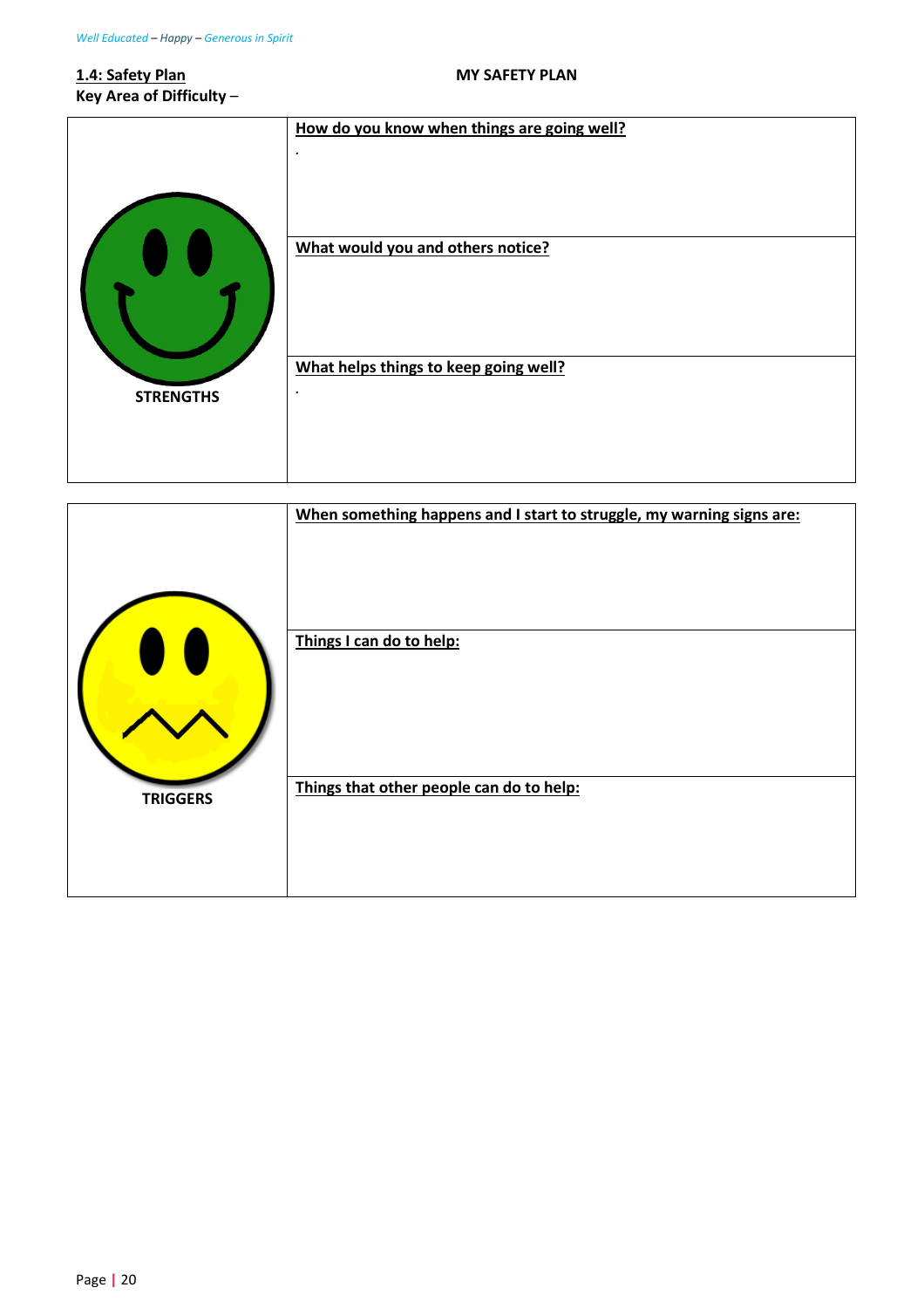#### **Key Points:**



|                 | What could I do to make things better?<br>What could other people do to make things better? |
|-----------------|---------------------------------------------------------------------------------------------|
|                 |                                                                                             |
| Afterwards/Calm | What are our goals for next time:                                                           |

## **We agree to review the Safety Plan at the beginning of the next term.**

| Signed by me                 | Date: |
|------------------------------|-------|
| Signed by my Form Teacher    | Date: |
| Signed by the Head of School | Date: |
| Signed by my Key worker      | Date: |